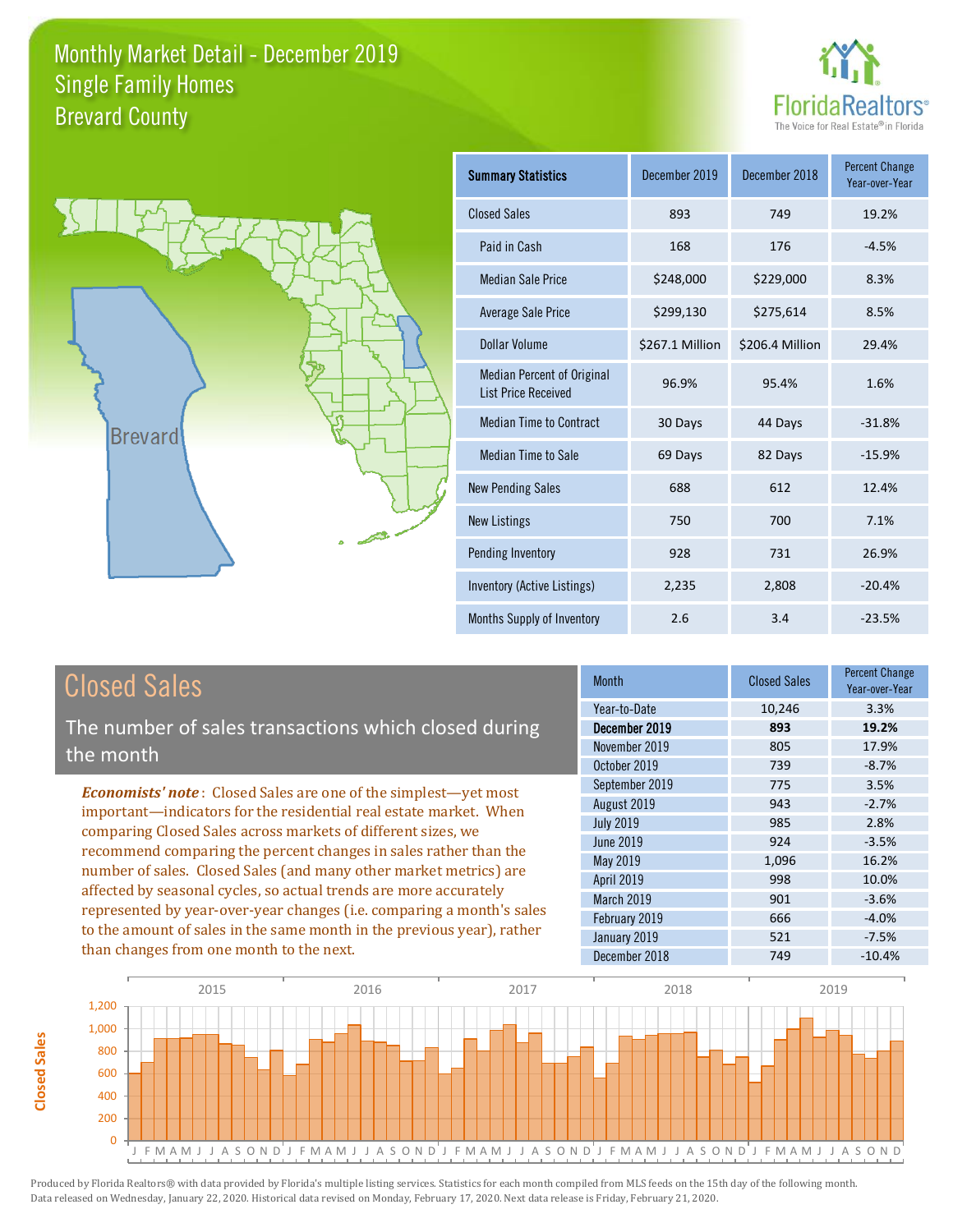this statistic should be interpreted with care.



179 -7.3%

| Cash Sales                                                                     | <b>Month</b>      | <b>Cash Sales</b> | <b>Percent Change</b><br>Year-over-Year |
|--------------------------------------------------------------------------------|-------------------|-------------------|-----------------------------------------|
|                                                                                | Year-to-Date      | 2.184             | $-4.5%$                                 |
| The number of Closed Sales during the month in which                           | December 2019     | 168               | $-4.5%$                                 |
| buyers exclusively paid in cash                                                | November 2019     | 170               | 13.3%                                   |
|                                                                                | October 2019      | 162               | $-26.0%$                                |
|                                                                                | September 2019    | 154               | $-16.3%$                                |
|                                                                                | August 2019       | 197               | $-10.9%$                                |
| <b>Economists' note:</b> Cash Sales can be a useful indicator of the extent to | <b>July 2019</b>  | 204               | 1.0%                                    |
| which investors are participating in the market. Why? Investors are            | June 2019         | 175               | $-9.3%$                                 |
| far more likely to have the funds to purchase a home available up front,       | May 2019          | 229               | 12.3%                                   |
| whereas the typical homebuyer requires a mortgage or some other                | <b>April 2019</b> | 208               | 14.3%                                   |
| form of financing. There are, of course, many possible exceptions, so          | <b>March 2019</b> | 187               | $-10.5%$                                |

J F M A M J J A S O N D J F M A M J J A S O N D J F M A M J J A S O N D J F M A M J J A S O N D J F M A M J J A S O N D 0 100 200 300 400 2015 2016 2017 2018 2019

# Cash Sales as a Percentage of Closed Sales

The percentage of Closed Sales during the month which were Cash Sales

*Economists' note* : This statistic is simply another way of viewing Cash Sales. The remaining percentages of Closed Sales (i.e. those not paid fully in cash) each month involved some sort of financing, such as mortgages, owner/seller financing, assumed loans, etc.

| <b>Month</b>     | <b>Percent of Closed</b><br>Sales Paid in Cash | <b>Percent Change</b><br>Year-over-Year |
|------------------|------------------------------------------------|-----------------------------------------|
| Year-to-Date     | 21.3%                                          | $-7.8%$                                 |
| December 2019    | 18.8%                                          | $-20.0%$                                |
| November 2019    | 21.1%                                          | $-4.1%$                                 |
| October 2019     | 21.9%                                          | $-19.2%$                                |
| September 2019   | 19.9%                                          | $-19.1%$                                |
| August 2019      | 20.9%                                          | $-8.3%$                                 |
| <b>July 2019</b> | 20.7%                                          | $-1.9%$                                 |
| June 2019        | 18.9%                                          | $-6.0%$                                 |
| May 2019         | 20.9%                                          | $-3.2%$                                 |
| April 2019       | 20.8%                                          | 3.5%                                    |
| March 2019       | 20.8%                                          | $-7.1%$                                 |
| February 2019    | 26.9%                                          | $-3.2%$                                 |
| January 2019     | 29.0%                                          | 5.5%                                    |
| December 2018    | 23.5%                                          | 1.7%                                    |

December 2018 176 -8.8%

January 2019 151 -2.6%

February 2019

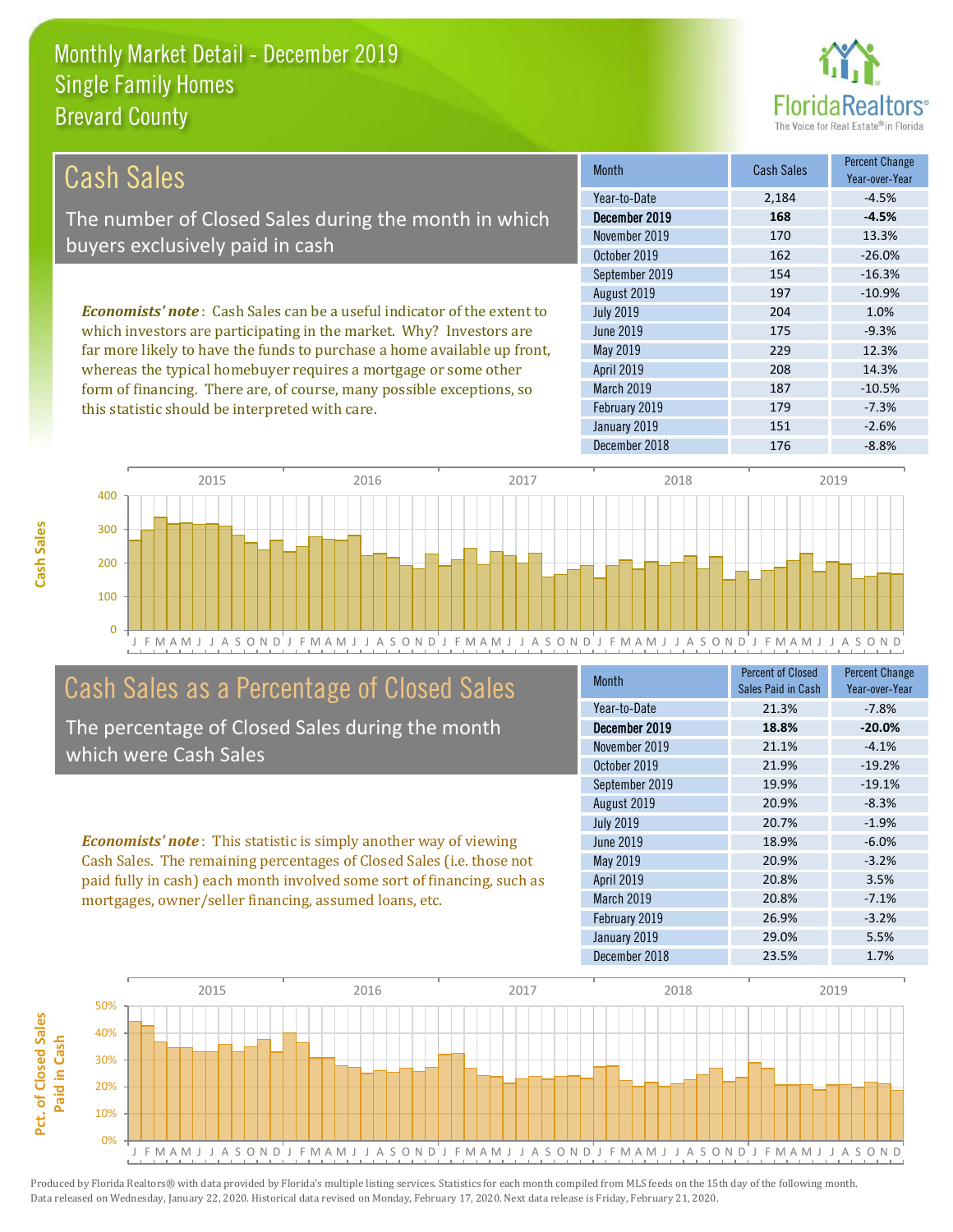

#### Month Median Sale Price Percent Change Year-over-Year December 2019 **\$248,000 8.3%** Year-to-Date \$238,875 4.8% May 2019 **\$239,208** 6.3% November 2019 **\$240,000** 6.5% October 2019 **\$240,000** \$240,000 4.3% July 2019 **\$244,000 6.6%** June 2019 **\$248,000 7.8%** September 2019 \$240,000 \$2.1% August 2019 **\$234,000** -0.4% April 2019 **\$238,000** \$238,000 4.6% March 2019 **\$227,700** -1.0% February 2019 **\$230,000** \$230,000 0.0% January 2019 **\$228,463** 6.3% December 2018 **\$229,000 0.5%** *Economists' note* : Median Sale Price is our preferred summary statistic for price activity because, unlike Average Sale Price, Median Sale Price is not sensitive to high sale prices for small numbers of homes that may not be characteristic of the market area. Keep in mind that median price trends over time are not always solely caused by changes in the general value of local real estate. Median sale price only reflects the values of the homes that *sold* each month, and the mix of the types of homes that sell can change over time. Median Sale Price The median sale price reported for the month (i.e. 50% of sales were above and 50% of sales were below)



### Average Sale Price

The average sale price reported for the month (i.e. total sales in dollars divided by the number of sales)

*Economists' note* : Usually, we prefer Median Sale Price over Average Sale Price as a summary statistic for home prices. However, Average Sale Price does have its uses—particularly when it is analyzed alongside the Median Sale Price. For one, the relative difference between the two statistics can provide some insight into the market for higher-end homes in an area.

| Month            | <b>Average Sale Price</b> | <b>Percent Change</b><br>Year-over-Year |
|------------------|---------------------------|-----------------------------------------|
| Year-to-Date     | \$283,419                 | 3.9%                                    |
| December 2019    | \$299,130                 | 8.5%                                    |
| November 2019    | \$286,042                 | 6.2%                                    |
| October 2019     | \$275,095                 | $-0.4%$                                 |
| September 2019   | \$274,869                 | 0.4%                                    |
| August 2019      | \$289,399                 | 6.1%                                    |
| <b>July 2019</b> | \$289,093                 | 7.1%                                    |
| <b>June 2019</b> | \$292,226                 | 6.5%                                    |
| May 2019         | \$286,339                 | 5.1%                                    |
| April 2019       | \$281,691                 | 3.8%                                    |
| March 2019       | \$273,882                 | 0.6%                                    |
| February 2019    | \$274,662                 | $-3.8%$                                 |
| January 2019     | \$264,648                 | 3.5%                                    |
| December 2018    | \$275,614                 | 1.4%                                    |



Produced by Florida Realtors® with data provided by Florida's multiple listing services. Statistics for each month compiled from MLS feeds on the 15th day of the following month. Data released on Wednesday, January 22, 2020. Historical data revised on Monday, February 17, 2020. Next data release is Friday, February 21, 2020.

**Average Sale Price**

**Average Sale Price**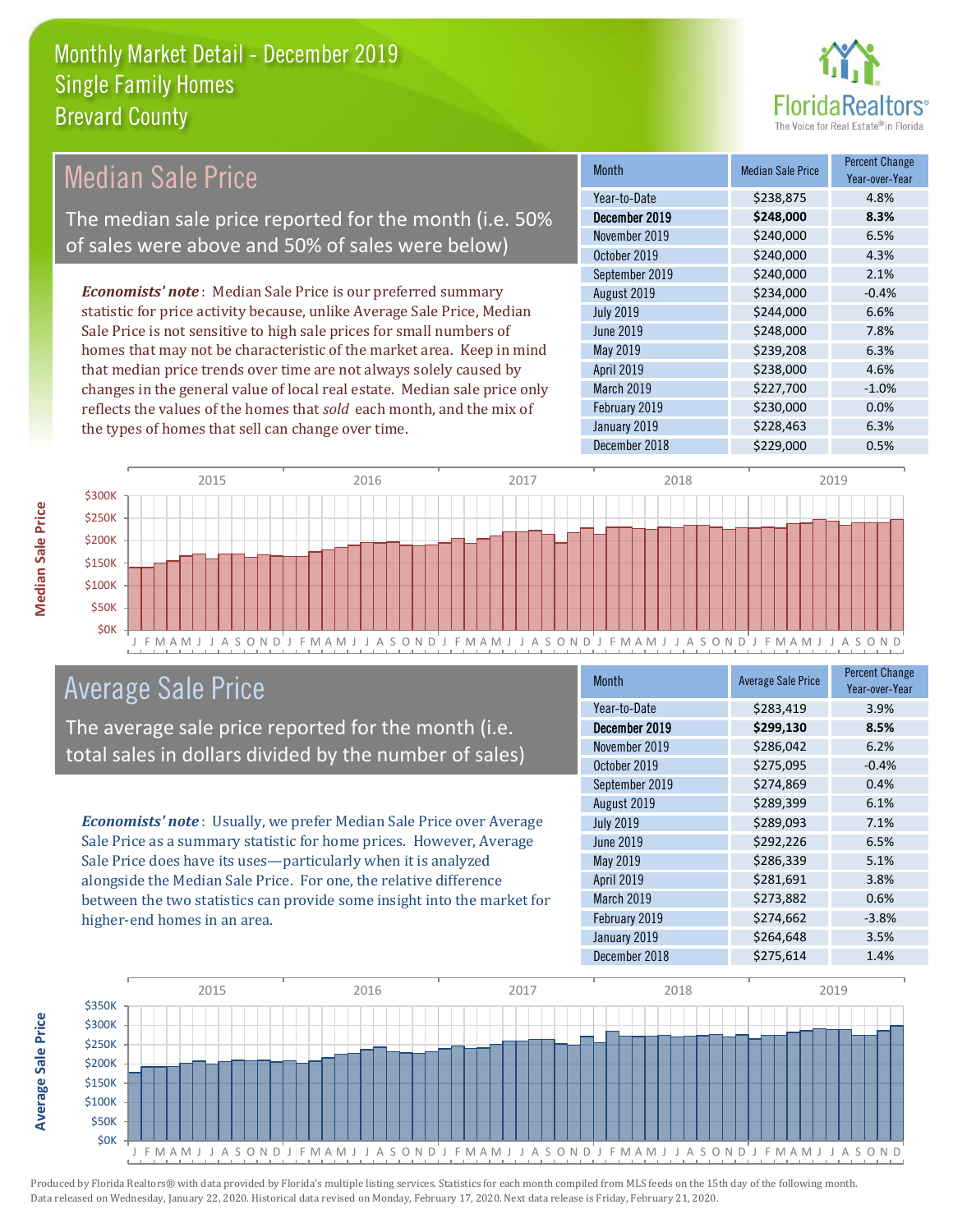

### ollar Volume

The sum of the sale prices for all sales which closed during the month

*Economists' note* : Dollar Volume is simply the sum of all sale prices in a given time period, and can quickly be calculated by multiplying Closed Sales by Average Sale Price. It is a strong indicator of the health of the real estate industry in a market, and is of particular interest to real estate professionals, investors, analysts, and government agencies. Potential home sellers and home buyers, on the other hand, will likely be better served by paying attention to trends in the two components of Dollar Volume (i.e. sales and prices) individually.

| <b>Month</b>      | Dollar Volume   | <b>Percent Change</b><br>Year-over-Year |
|-------------------|-----------------|-----------------------------------------|
| Year-to-Date      | \$2.9 Billion   | 7.4%                                    |
| December 2019     | \$267.1 Million | 29.4%                                   |
| November 2019     | \$230.3 Million | 25.1%                                   |
| October 2019      | \$203.3 Million | $-9.0%$                                 |
| September 2019    | \$213.0 Million | 3.9%                                    |
| August 2019       | \$272.9 Million | 3.2%                                    |
| <b>July 2019</b>  | \$284.8 Million | 10.1%                                   |
| June 2019         | \$270.0 Million | 2.7%                                    |
| May 2019          | \$313.8 Million | 22.2%                                   |
| April 2019        | \$281.1 Million | 14.2%                                   |
| <b>March 2019</b> | \$246.8 Million | $-3.0%$                                 |
| February 2019     | \$182.9 Million | $-7.6%$                                 |
| January 2019      | \$137.9 Million | $-4.2%$                                 |
| December 2018     | \$206.4 Million | $-9.2%$                                 |



# Median Percent of Original List Price Received

The median of the sale price (as a percentage of the original list price) across all properties selling during the month

*Economists' note* : The Median Percent of Original List Price Received is useful as an indicator of market recovery, since it typically rises as buyers realize that the market may be moving away from them and they need to match the selling price (or better it) in order to get a contract on the house. This is usually the last measure to indicate a market has shifted from down to up, so it is what we would call a *lagging* indicator.

| <b>Month</b>     | Med. Pct. of Orig.<br><b>List Price Received</b> | <b>Percent Change</b><br>Year-over-Year |
|------------------|--------------------------------------------------|-----------------------------------------|
| Year-to-Date     | 96.4%                                            | 0.0%                                    |
| December 2019    | 96.9%                                            | 1.6%                                    |
| November 2019    | 97.1%                                            | 1.1%                                    |
| October 2019     | 96.6%                                            | 0.6%                                    |
| September 2019   | 97.0%                                            | 0.5%                                    |
| August 2019      | 96.7%                                            | 0.1%                                    |
| <b>July 2019</b> | 96.5%                                            | 0.0%                                    |
| <b>June 2019</b> | 96.7%                                            | $-0.2%$                                 |
| May 2019         | 96.0%                                            | $-0.7%$                                 |
| April 2019       | 95.9%                                            | $-0.9%$                                 |
| March 2019       | 95.8%                                            | $-1.1%$                                 |
| February 2019    | 95.3%                                            | $-0.7%$                                 |
| January 2019     | 95.1%                                            | $-0.7%$                                 |
| December 2018    | 95.4%                                            | $-1.2%$                                 |

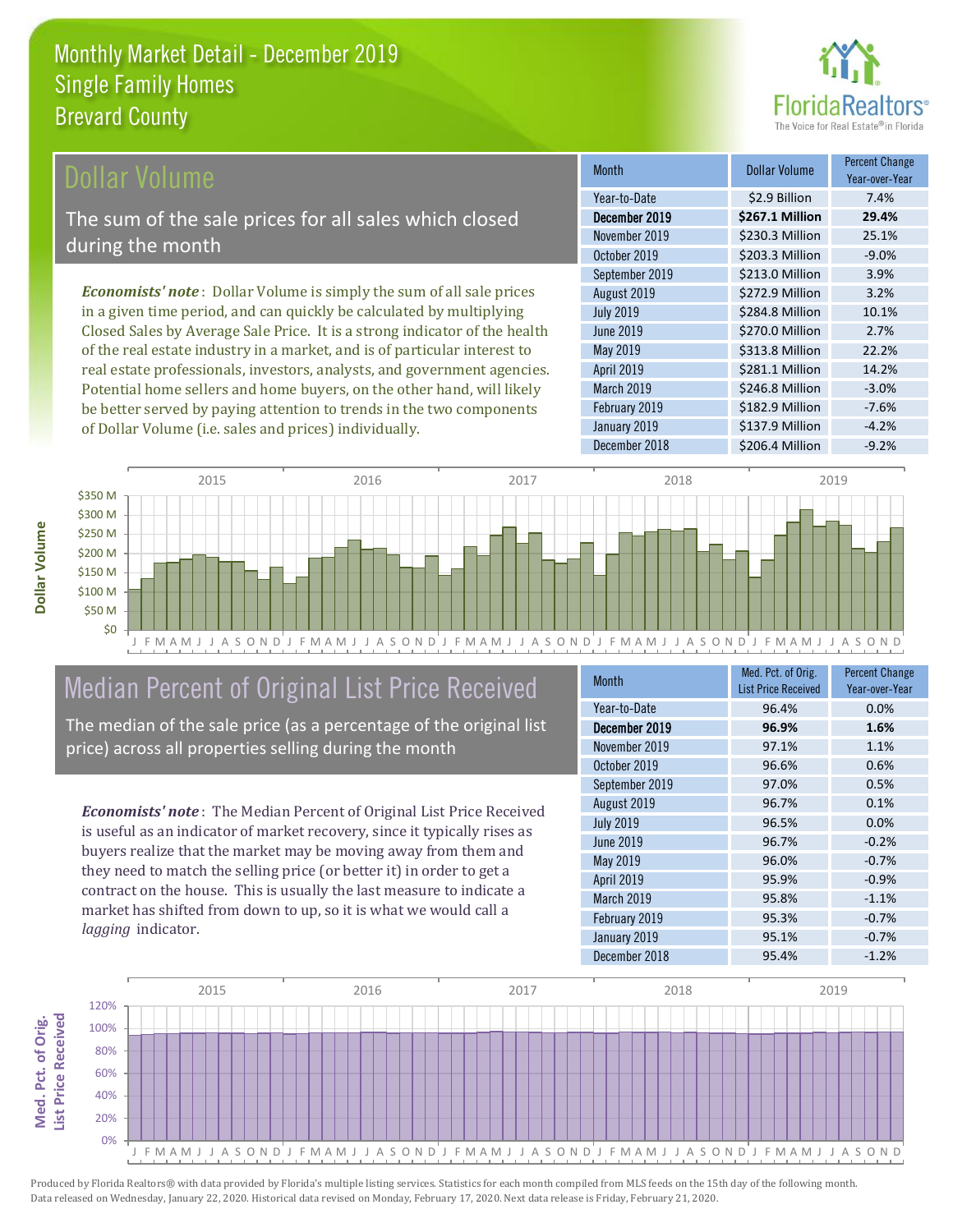

# Median Time to Contract

The median number of days between the listing date and contract date for all Closed Sales during the month

*Economists' note* : Like Time to Sale, Time to Contract is a measure of the length of the home selling process calculated for sales which closed during the month. The difference is that Time to Contract measures the number of days between the initial listing of a property and the signing of the contract which eventually led to the closing of the sale. When the gap between Median Time to Contract and Median Time to Sale grows, it is usually a sign of longer closing times and/or declining numbers of cash sales.

| Month            | <b>Median Time to</b><br>Contract | <b>Percent Change</b><br>Year-over-Year |
|------------------|-----------------------------------|-----------------------------------------|
| Year-to-Date     | 37 Days                           | 15.6%                                   |
| December 2019    | 30 Days                           | $-31.8%$                                |
| November 2019    | 29 Days                           | $-25.6%$                                |
| October 2019     | 38 Days                           | 11.8%                                   |
| September 2019   | 31 Days                           | 3.3%                                    |
| August 2019      | 30 Days                           | $-6.3%$                                 |
| <b>July 2019</b> | 32 Days                           | 10.3%                                   |
| <b>June 2019</b> | 36 Days                           | 38.5%                                   |
| May 2019         | 38 Days                           | 40.7%                                   |
| April 2019       | 41 Days                           | 51.9%                                   |
| March 2019       | 49 Days                           | 63.3%                                   |
| February 2019    | 57 Days                           | 46.2%                                   |
| January 2019     | 54 Days                           | 45.9%                                   |
| December 2018    | 44 Days                           | 57.1%                                   |



## Median Time to Sale

**Median Time to** 

**Median Time to** 

The median number of days between the listing date and closing date for all Closed Sales during the month

*Economists' note* : Time to Sale is a measure of the length of the home selling process, calculated as the number of days between the initial listing of a property and the closing of the sale. *Median* Time to Sale is the amount of time the "middle" property selling this month was on the market. That is, 50% of homes selling this month took *less* time to sell, and 50% of homes took *more* time to sell. Median Time to Sale gives a more accurate picture than Average Time to Sale, which can be skewed upward by small numbers of properties taking an abnormally long time to sell.

| <b>Month</b>      | <b>Median Time to Sale</b> | <b>Percent Change</b><br>Year-over-Year |
|-------------------|----------------------------|-----------------------------------------|
| Year-to-Date      | 77 Days                    | 6.9%                                    |
| December 2019     | 69 Days                    | $-15.9%$                                |
| November 2019     | 67 Days                    | $-15.2%$                                |
| October 2019      | 77 Days                    | 5.5%                                    |
| September 2019    | 73 Days                    | 2.8%                                    |
| August 2019       | 71 Days                    | 0.0%                                    |
| <b>July 2019</b>  | 74 Days                    | 7.2%                                    |
| June 2019         | 75 Days                    | 11.9%                                   |
| May 2019          | 79 Days                    | 17.9%                                   |
| <b>April 2019</b> | 79 Days                    | 19.7%                                   |
| March 2019        | 90 Days                    | 30.4%                                   |
| February 2019     | 94 Days                    | 13.3%                                   |
| January 2019      | 92 Days                    | 16.5%                                   |
| December 2018     | 82 Days                    | 22.4%                                   |

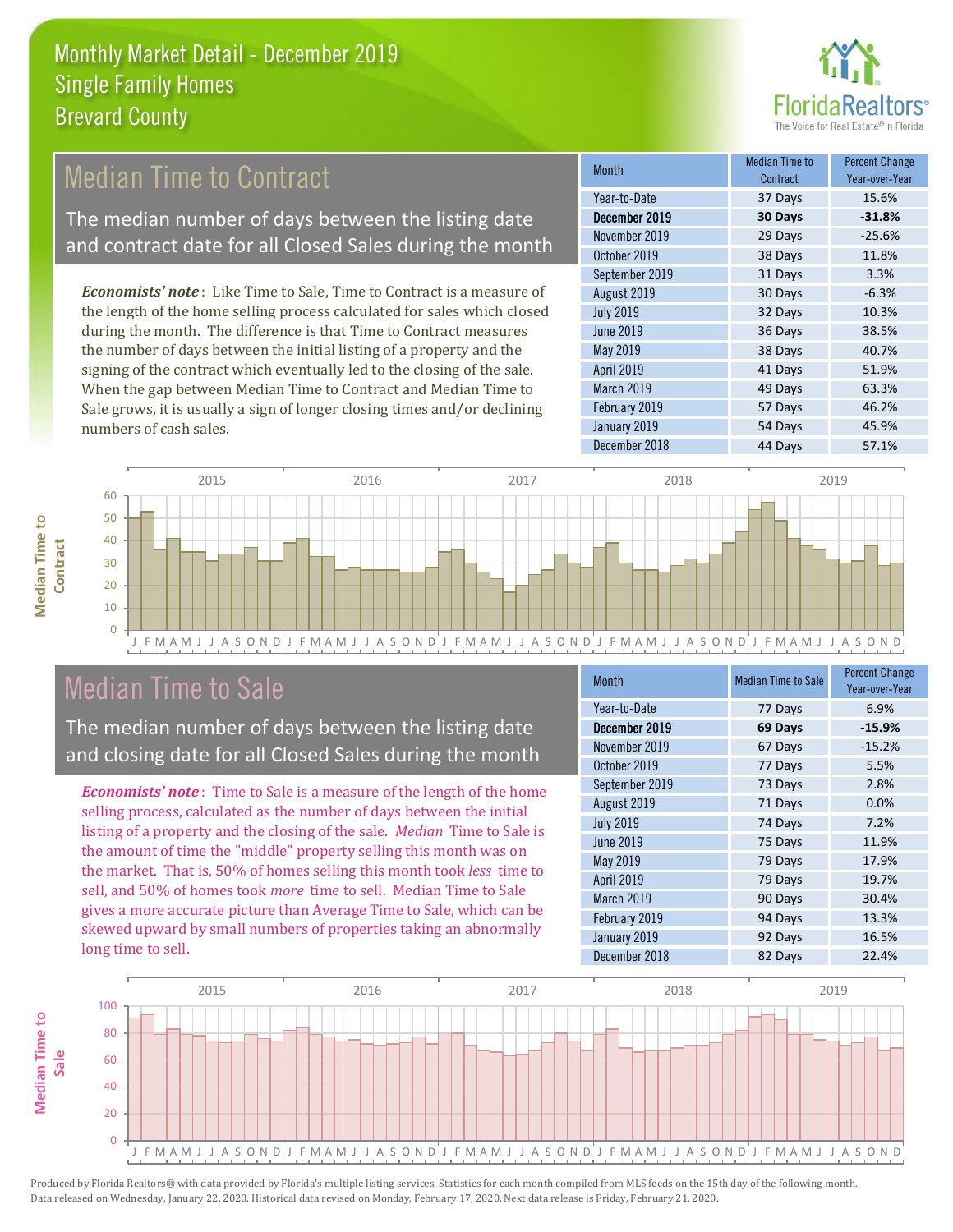

| New Pending Sales                                                              | <b>Month</b>      | <b>New Pending Sales</b> | <b>Percent Change</b><br>Year-over-Year |
|--------------------------------------------------------------------------------|-------------------|--------------------------|-----------------------------------------|
|                                                                                | Year-to-Date      | 11,202                   | 5.8%                                    |
| The number of listed properties that went under                                | December 2019     | 688                      | 12.4%                                   |
| contract during the month                                                      | November 2019     | 828                      | 22.8%                                   |
|                                                                                | October 2019      | 935                      | 22.7%                                   |
|                                                                                | September 2019    | 784                      | $-1.4%$                                 |
| <b>Economists' note</b> : Because of the typical length of time it takes for a | August 2019       | 893                      | $-1.0%$                                 |
| sale to close, economists consider Pending Sales to be a decent                | <b>July 2019</b>  | 1,005                    | 7.7%                                    |
| indicator of potential future Closed Sales. It is important to bear in         | June 2019         | 988                      | 0.3%                                    |
| mind, however, that not all Pending Sales will be closed successfully.         | May 2019          | 1,022                    | $-1.5%$                                 |
| So, the effectiveness of Pending Sales as a future indicator of Closed         | <b>April 2019</b> | 1,138                    | 10.7%                                   |
| Sales is susceptible to changes in market conditions such as the               | March 2019        | 1,145                    | 10.7%                                   |



# New Listings

distressed properties for sale.

The number of properties put onto the market during the month

availability of financing for homebuyers and the inventory of

*Economists' note* : New Listings tend to rise in delayed response to increasing prices, so they are often seen as a lagging indicator of market health. As prices rise, potential sellers raise their estimations of value—and in the most recent cycle, rising prices have freed up many potential sellers who were previously underwater on their mortgages. Note that in our calculations, we take care to not include properties that were recently taken off the market and quickly relisted, since these are not really *new* listings.

| <b>Month</b>     | <b>New Listings</b> | <b>Percent Change</b><br>Year-over-Year |
|------------------|---------------------|-----------------------------------------|
| Year-to-Date     | 12,282              | $-4.7%$                                 |
| December 2019    | 750                 | 7.1%                                    |
| November 2019    | 959                 | 1.2%                                    |
| October 2019     | 1,092               | 4.0%                                    |
| September 2019   | 909                 | $-2.5%$                                 |
| August 2019      | 983                 | $-19.1%$                                |
| <b>July 2019</b> | 1,091               | 0.6%                                    |
| <b>June 2019</b> | 1,023               | $-10.3%$                                |
| May 2019         | 1,122               | $-16.0%$                                |
| April 2019       | 1,088               | $-5.9%$                                 |
| March 2019       | 1,121               | $-7.7%$                                 |
| February 2019    | 1,060               | 2.3%                                    |
| January 2019     | 1,084               | 0.6%                                    |
| December 2018    | 700                 | 0.7%                                    |

February 2019 **925 2.1%** January 2019 **851** -7.4%



Produced by Florida Realtors® with data provided by Florida's multiple listing services. Statistics for each month compiled from MLS feeds on the 15th day of the following month. Data released on Wednesday, January 22, 2020. Historical data revised on Monday, February 17, 2020. Next data release is Friday, February 21, 2020.

**New Listings**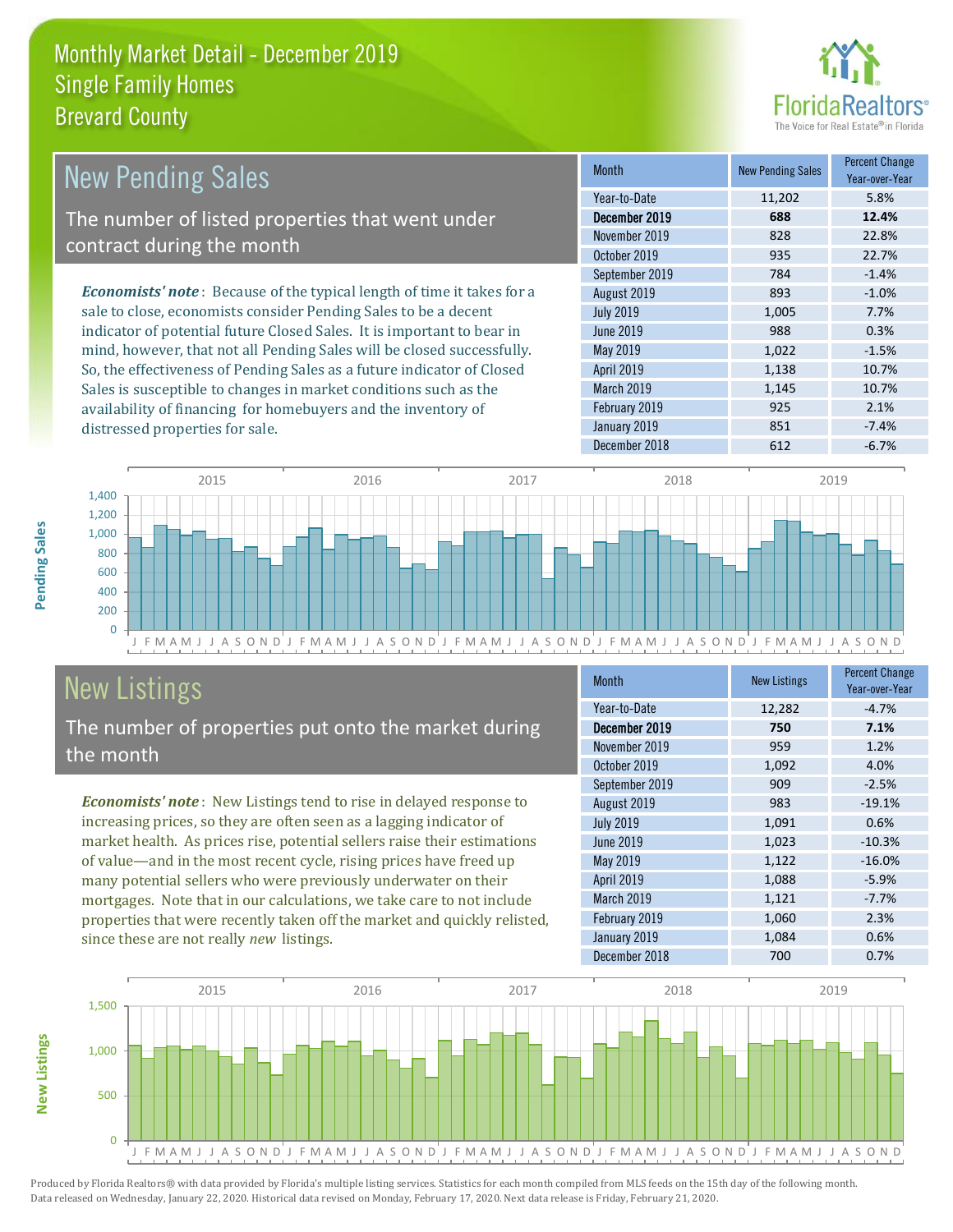

# Inventory (Active Listings) The number of property listings active at the end of

the month

*Economists' note* : There are a number of ways to define and calculate Inventory. Our method is to simply count the number of active listings on the last day of the month, and hold this number to compare with the same month the following year. Inventory rises when New Listings are outpacing the number of listings that go off-market (regardless of whether they actually sell). Likewise, it falls when New Listings aren't keeping up with the rate at which homes are going off-market.

| <b>Month</b>             | Inventory | <b>Percent Change</b><br>Year-over-Year |
|--------------------------|-----------|-----------------------------------------|
| <b>YTD (Monthly Avg)</b> | 2,516     | $-1.9%$                                 |
| December 2019            | 2,235     | $-20.4%$                                |
| November 2019            | 2,332     | $-20.1%$                                |
| October 2019             | 2,348     | $-16.3%$                                |
| September 2019           | 2,313     | $-12.1%$                                |
| August 2019              | 2,314     | $-15.2%$                                |
| <b>July 2019</b>         | 2,405     | $-6.3%$                                 |
| <b>June 2019</b>         | 2,433     | $-3.3%$                                 |
| May 2019                 | 2,553     | $-0.2%$                                 |
| April 2019               | 2,586     | 7.7%                                    |
| March 2019               | 2,769     | 18.8%                                   |
| February 2019            | 2,954     | 31.6%                                   |
| January 2019             | 2,947     | 29.1%                                   |
| December 2018            | 2,808     | 29.6%                                   |



# Months Supply of Inventory

An estimate of the number of months it will take to deplete the current Inventory given recent sales rates

*Economists' note* : MSI is a useful indicator of market conditions. The benchmark for a balanced market (favoring neither buyer nor seller) is 5.5 months of inventory. Anything higher is traditionally a buyers' market, and anything lower is a sellers' market. There is no single accepted way of calculating MSI. A common method is to divide current Inventory by the most recent month's Closed Sales count, but this count is a usually poor predictor of future Closed Sales due to seasonal cycles. To eliminate seasonal effects, we use the 12-month average of monthly Closed Sales instead.

| <b>Month</b>             | <b>Months Supply</b> | <b>Percent Change</b><br>Year-over-Year |
|--------------------------|----------------------|-----------------------------------------|
| <b>YTD (Monthly Avg)</b> | 3.0                  | $-3.2%$                                 |
| December 2019            | 2.6                  | $-23.5%$                                |
| November 2019            | 2.8                  | $-20.0%$                                |
| October 2019             | 2.8                  | $-15.2%$                                |
| September 2019           | 2.8                  | $-12.5%$                                |
| August 2019              | 2.8                  | $-15.2%$                                |
| <b>July 2019</b>         | 2.9                  | $-6.5%$                                 |
| <b>June 2019</b>         | 2.9                  | $-6.5%$                                 |
| May 2019                 | 3.0                  | $-3.2%$                                 |
| <b>April 2019</b>        | 3.1                  | 6.9%                                    |
| March 2019               | 3.4                  | 21.4%                                   |
| February 2019            | 3.6                  | 33.3%                                   |
| January 2019             | 3.6                  | 28.6%                                   |
| December 2018            | 3.4                  | 25.9%                                   |

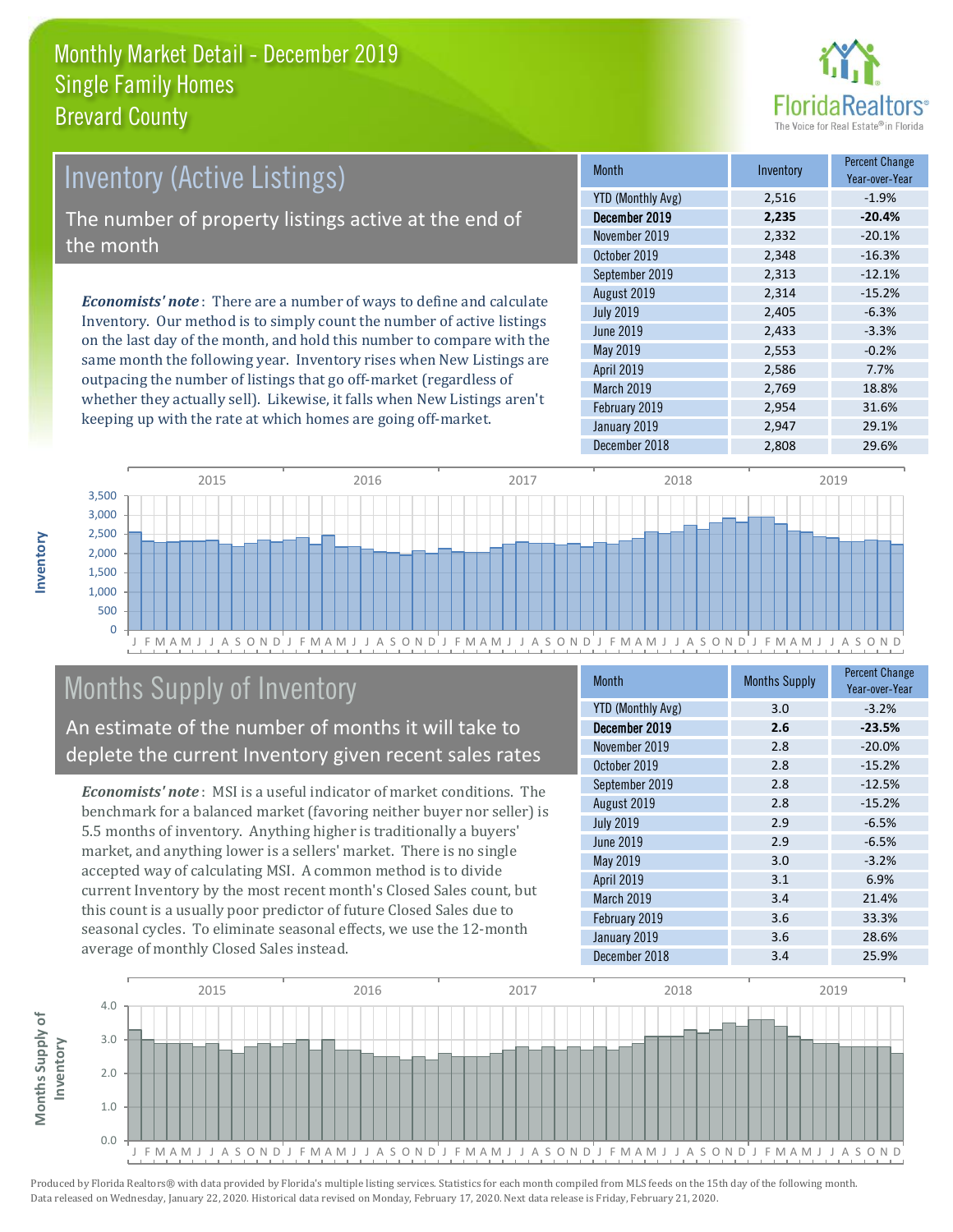

#### *Economists' note:* Closed Sales are one of the simplest—yet most important—indicators for the residential real estate market. When comparing Closed Sales across markets of different sizes, we recommend comparing the percent changes in sales rather than the number of sales. Closed Sales (and many other market metrics) are affected by seasonal cycles, so actual trends are more accurately represented by year-over-year changes (i.e. comparing a month's sales to the amount of sales in the same month in the previous year), rather than changes from one month to the next. \$1,000,000 or more 13 13 333.3% \$250,000 - \$299,999 133 34.3% \$300,000 - \$399,999 152 53.5% \$400,000 - \$599,999 112 31.8% \$600,000 - \$999,999 27 -25.0% \$150,000 - \$199,999 178 18.7% \$200,000 - \$249,999 189 29.5%  $$100,000 - $149,999$  74 -32.1% Sale Price Closed Sales Percent Change Year-over-Year Less than \$50,000 1 1 -66.7%  $$50.000 - $99.999$  14 -26.3% December 2018 December 2019 Closed Sales by Sale Price The number of sales transactions which closed during the month



### Median Time to Contract by Sale Price The median number of days between the listing date and contract date for all Closed Sales during the month

*Economists' note* : Like Time to Sale, Time to Contract is a measure of the length of the home selling process calculated for sales which closed during the month. The difference is that Time to Contract measures the number of days between the initial listing of a property and the signing of the contract which eventually led to the closing of the sale. When the gap between Median Time to Contract and Median Time to Sale grows, it is usually a sign of longer closing times and/or declining numbers of cash sales.

| <b>Sale Price</b>     | <b>Median Time to</b><br>Contract | <b>Percent Change</b><br>Year-over-Year |
|-----------------------|-----------------------------------|-----------------------------------------|
| Less than \$50,000    | 20 Days                           | 566.7%                                  |
| $$50,000 - $99,999$   | 29 Days                           | 3.6%                                    |
| $$100,000 - $149,999$ | 12 Days                           | $-70.0\%$                               |
| $$150,000 - $199,999$ | 28 Days                           | $-6.7%$                                 |
| \$200,000 - \$249,999 | 24 Days                           | $-40.0\%$                               |
| \$250,000 - \$299,999 | 32 Days                           | $-27.3%$                                |
| \$300,000 - \$399,999 | 25 Days                           | $-63.2%$                                |
| \$400,000 - \$599,999 | 54 Days                           | $-19.4%$                                |
| \$600,000 - \$999,999 | 56 Days                           | $-51.3%$                                |
| \$1,000,000 or more   | 207 Days                          | 195.7%                                  |



**Closed Sales**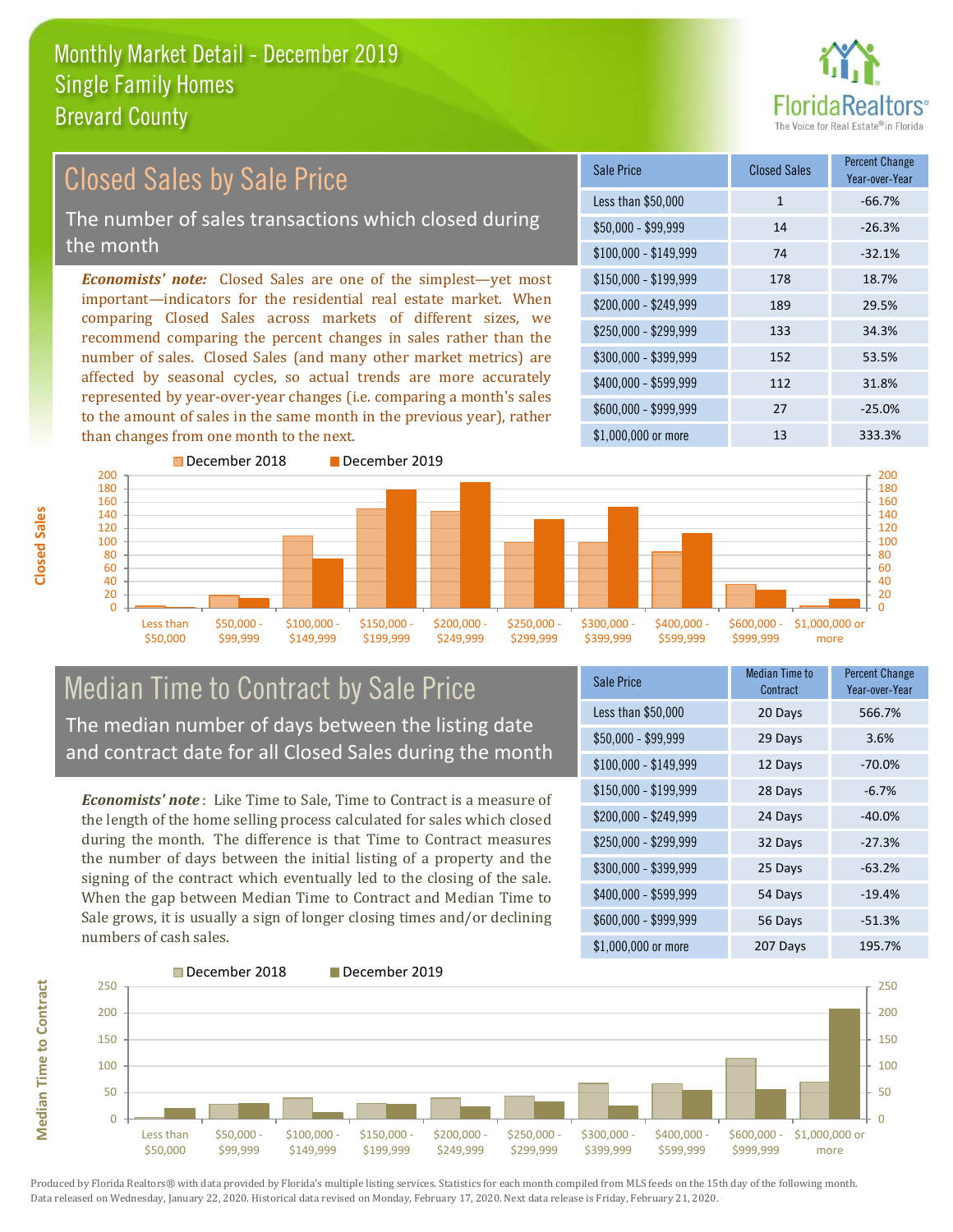

# New Listings by Initial Listing Price The number of properties put onto the market during

the month

*Economists' note:* New Listings tend to rise in delayed response to increasing prices, so they are often seen as a lagging indicator of market health. As prices rise, potential sellers raise their estimations of value—and in the most recent cycle, rising prices have freed up many potential sellers who were previously underwater on their mortgages. Note that in our calculations, we take care to not include properties that were recently taken off the market and quickly relisted, since these are not really *new* listings.

| <b>Initial Listing Price</b> | <b>New Listings</b> | <b>Percent Change</b><br>Year-over-Year |
|------------------------------|---------------------|-----------------------------------------|
| Less than \$50,000           | 3                   | 200.0%                                  |
| $$50,000 - $99,999$          | 15                  | 36.4%                                   |
| $$100,000 - $149,999$        | 53                  | $-29.3%$                                |
| $$150,000 - $199,999$        | 140                 | 0.0%                                    |
| \$200,000 - \$249,999        | 176                 | 43.1%                                   |
| \$250,000 - \$299,999        | 119                 | 4.4%                                    |
| \$300,000 - \$399,999        | 115                 | 8.5%                                    |
| \$400,000 - \$599,999        | 81                  | $-3.6%$                                 |
| \$600,000 - \$999,999        | 38                  | 2.7%                                    |
| \$1,000,000 or more          | 10                  | 11.1%                                   |



**Inventory**



### Inventory by Current Listing Price The number of property listings active at the end of the month

*Economists' note* : There are a number of ways to define and calculate Inventory. Our method is to simply count the number of active listings on the last day of the month, and hold this number to compare with the same month the following year. Inventory rises when New Listings are outpacing the number of listings that go off-market (regardless of whether they actually sell). Likewise, it falls when New Listings aren't keeping up with the rate at which homes are going off-market.

| <b>Current Listing Price</b> | Inventory | Percent Change<br>Year-over-Year |
|------------------------------|-----------|----------------------------------|
| Less than \$50,000           | 3         | $-40.0%$                         |
| $$50,000 - $99,999$          | 28        | 3.7%                             |
| $$100,000 - $149,999$        | 121       | $-41.5%$                         |
| $$150,000 - $199,999$        | 321       | $-32.0%$                         |
| \$200,000 - \$249,999        | 331       | $-24.9%$                         |
| \$250,000 - \$299,999        | 331       | $-9.3%$                          |
| \$300,000 - \$399,999        | 371       | $-20.7%$                         |
| \$400,000 - \$599,999        | 385       | $-14.8%$                         |
| \$600,000 - \$999,999        | 241       | 7.1%                             |
| \$1,000,000 or more          | 103       | $-29.5%$                         |